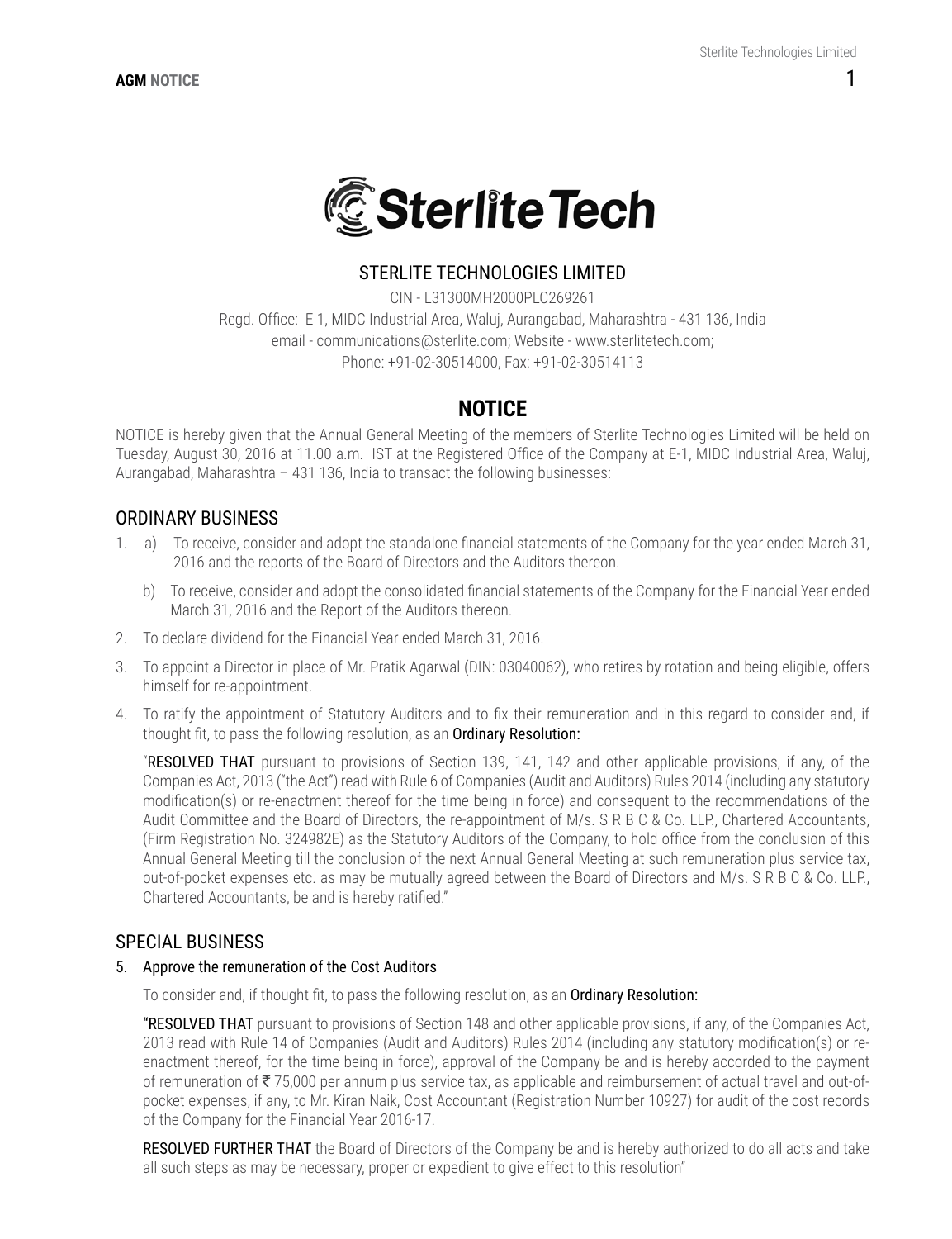#### 6. To offer or invite for subscription of Non-Convertible Debentures on private placement basis

To consider and, if thought fit, to pass the following resolution, as Special Resolution:

"RESOLVED THAT pursuant to the provisions of Sections 42, 71 and all other applicable provisions, if any, of the Companies Act, 2013, read with the Companies (Prospectus and Allotment of Securities) Rules, 2014 (including any statutory modifications, amendments or re-enactments thereto), and subject to the provisions of the Articles of Association of the Company, consent of the Company be and is hereby accorded to the Board of Directors of the Company (hereinafter referred to as the "Board" which term shall be deemed to include person(s) authorised and / or any committee which the Board may have constituted or hereinafter constitute to exercise its powers including the powers conferred by this resolution) for making offer(s) or invitation(s) to subscribe to the issue of secured / unsecured redeemable Non-Convertible Debentures on a private placement basis, in one or more series / tranches on such terms and conditions as the Board of Directors of the Company may, from time to time, determine and consider proper and most beneficial to the Company including, without limitation, as to when the said Debentures be issued, the consideration for the issue, utilization of the issue proceeds and all matters connected with or incidental thereto; such that the aggregate amount does not exceed  $\bar{\tau}$  500 crores during a period of one year from the date of passing of this resolution and that the said borrowing is within the overall borrowing limit of the Company.

RESOLVED FURTHER THAT the Board of Directors or person(s) as may be authorized by the Board, be and is/are hereby authorized to do all such acts, deeds, matters and things as may be necessary, desirable, expedient for mortgaging and / or charging the properties of the Company and for giving effect to the aforesaid resolution."

7. Raising of the funds through Qualified Institutional Placement (QIP)/ External Commercial Borrowings (ECBs) with rights of conversion into Shares/ Foreign Currency Convertible Bonds (FCCBs)/ American Depository Receipts (ADRs)/ Global Depository Receipts (GDRs) /Optionally or Compulsorily Convertible Redeemable Preference Shares (OCPs/CCPs) etc. pursuant to Section 62 of Companies Act, 2013

To consider and, if thought fit, to pass the following resolution, as Special Resolution:

"RESOLVED THAT pursuant to Section 62(1)(c) and all other applicable provisions, if any, of the Companies Act, 2013 (including any statutory modifications, amendments or re-enactments thereto for the time being in force) and the applicable rules thereunder (the "Act") and any applicable subsisting sections of the Companies Act, 1956, as amended, and the enabling provisions of the Memorandum of Association and Articles of Association of the Company, and subject to and in accordance with any other applicable law or regulation, in India or outside India, including without limitation, the provisions of the Securities and Exchange Board of India (Issue of Capital and Disclosure Requirements) Regulations, 2009 (the "SEBI ICDR Requlations") (including any statutory modification or re-enactment thereof, for the time being in force), the Securities and Exchange Board of India (Listing Obligations and Disclosure Requirements) Regulations, 2015, the provisions of the Foreign Exchange Management Act, 1999, as amended, including the Foreign Exchange Management (Transfer or Issue of Security by a Person Resident Outside India) Regulations, 2000, as amended, the Issue of Foreign Currency Convertible Bonds and Ordinary Shares (Through Depository Receipt Mechanism) Scheme, 1993, as amended, and in accordance with the rules, regulations, guidelines, notifications, circulars and clarifications issued thereon from time to time by the Government of India ("GOI"), the Reserve Bank of India ("RBI"), the Securities and Exchange Board of India ("SEBI"), the Registrar of Companies (the "RoC"), the stock exchanges where the shares of the Company are listed (the "Stock Exchanges"), and/ or any other competent authorities, and subject to any required approvals, consents, permissions and / or sanctions of the Ministry of Corporate Affairs, the Ministry of Commerce & Industry (Foreign Investment Promotion Board / Secretariat for Industrial Assistance), the SEBI, the RoC, the RBI and any other appropriate statutory, regulatory or other authority and subject to such conditions and modifications as may be prescribed, stipulated or imposed by any of them while granting such approvals, consents, permissions and / or sanctions, which may be agreed to by the Board of Directors of the Company (hereinafter called the "**Board**" which term shall be deemed to include any committee which the Board has constituted or may hereinafter constitute to exercise its powers including the power conferred by this resolution), the consent, authority and approval of the Company be and is hereby accorded to the Board to, create, issue, offer and allot (including with provisions for reservation on firm and / or competitive basis, of such part of issue and for such categories of persons including employees of the Company, as may be permitted), either in India or in the course of inter¬national offering(s) in one or more foreign markets, equity shares of the Company (the "Equity Shares"), American depository receipts, global depository receipts,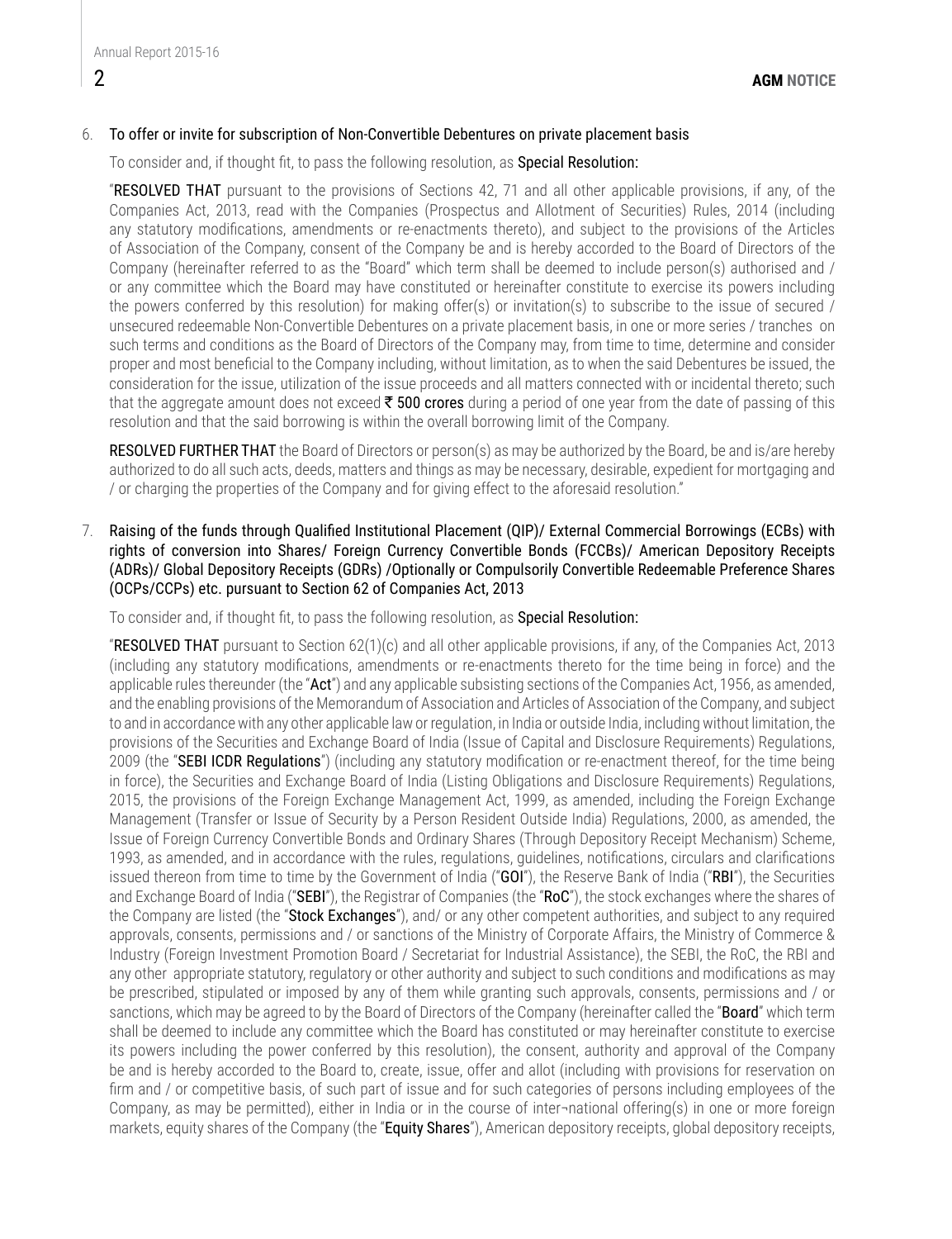foreign currency convertible bonds and/ or other financial instruments convertible into or exercisable for Equity Shares (including warrants, or otherwise, in registered or bearer form), fully convertible debentures, partly convertible debentures and / or any security convertible into Equity Shares with or without voting / special rights and/ or securities linked to Equity Shares and / or securities with or without detachable warrants with right exercisable by the warrant holder to convert or subscribe to Equity Shares pursuant to a green shoe option, if any (all of which are hereinafter collectively referred to as the "Securities") or any combination of Securities, in one or more tranches, whether rupee denominated or denominated in foreign currency, through public and / or private offerings and / or on preferential allotment basis or any combination thereof or by issue of prospectus and / or placement document and/ or other permissible / requisite offer document to any eligible person(s), including but not limited to qualified institutional buyers in accordance with Chapter VIII of the SEBI ICDR Regulations, or otherwise, foreign / resident investors (whether institutions, incorporated bodies, mutual funds, individuals or otherwise), venture capital funds (foreign or Indian), alternative investment funds, foreign institutional investors, foreign portfolio investors, Indian and / or bilateral and / or multilateral financial institutions, non-resident Indians, stabilizing agents, state industrial development corporations, insurance companies, provident funds, pension funds, and / or any other categories of investors whether or not such Investors are members of the Company (collectively called the "Investors"), as may be decided by the Board at its discretion and permitted under applicable laws and regulations for an aggregate amount not exceeding  $\bar{\tau}$  500 Crores or equivalent thereof inclusive of such premium as may be fixed on such Securities at such a time or times, in such a manner and on such terms and conditions including security, rate of interest, discount (as permitted under applicable law) etc., as may be deemed appropriate by the Board at its absolute discretion including the discretion to determine the categories of Investors to whom the offer, issue and allotment shall be made to the exclusion of other categories of Investors at the time of such offer, issue and allotment considering the prevailing market conditions and other relevant factors and wherever necessary in consultation with lead manager(s) and / or underwriter(s) and / or other advisor(s) for such issue.

RESOLVED FURTHER THAT if any issue of Securities is made by way of a Qualified Institutions Placement in terms of Chapter VIII of the SEBI ICDR Regulations (hereinafter referred to as "Eligible Securities" within the meaning of the SEBI ICDR Regulations), the allotment of the Eligible Securities, or any combination of Eligible Securities as may be decided by the Board shall be completed within twelve months from the date of this Resolution or such other time as may be allowed under the SEBI ICDR Regulations from time to time at such a price being not less than the price determined in accordance with the pricing formula provided under Chapter VIII of the SEBI ICDR Regulations. The Company may, in accordance with the applicable laws, also offer a discount of not more than 5% or such percentage as permitted under applicable law on the price calculated in accordance with the pricing formula provided under the SEBI ICDR Regulations.

RESOLVED FURTHER THAT in the event that Equity Shares are issued to qualified institutional buyers under Chapter VIII of the SEBI ICDR Regulations, the relevant date for the purpose of pricing of the Equity Shares shall be the date of the meeting in which the Board decides to open the proposed issue of Equity Shares and in the event that convertible securities (as defined under the SEBI ICDR Regulations) are issued to qualified institutional buyers under Chapter VIII of the SEBI ICDR Regulations, the relevant date for the purpose of pricing of such securities, shall be either the date of the meeting in which the Board decides to open the issue of such convertible securities or the date on which the holders of such convertible securities become entitled to apply for the equity shares, as may be determined by the Board.

RESOLVED FURTHER THAT the relevant date for the determination of applicable price for the issue of any other Securities shall be as per the regulations / guidelines prescribed by the SEBI, the Ministry of Corporate Affairs, the RBI, the GOI through their various departments, or any other regulator and the pricing of any Equity Shares issued upon the conversion of the Securities shall be made subject to and in compliance with the applicable rules and regulations.

RESOLVED FURTHER THAT in pursuance of the aforesaid resolution:

- a) the Securities to be so offered, issued and allotted shall be subject to the provisions of the Memorandum of Association and Articles of Association of the Company; and
- b) the Equity Shares that may be issued by the Company shall rank pari passu with the existing Equity Shares of the Company in all respects.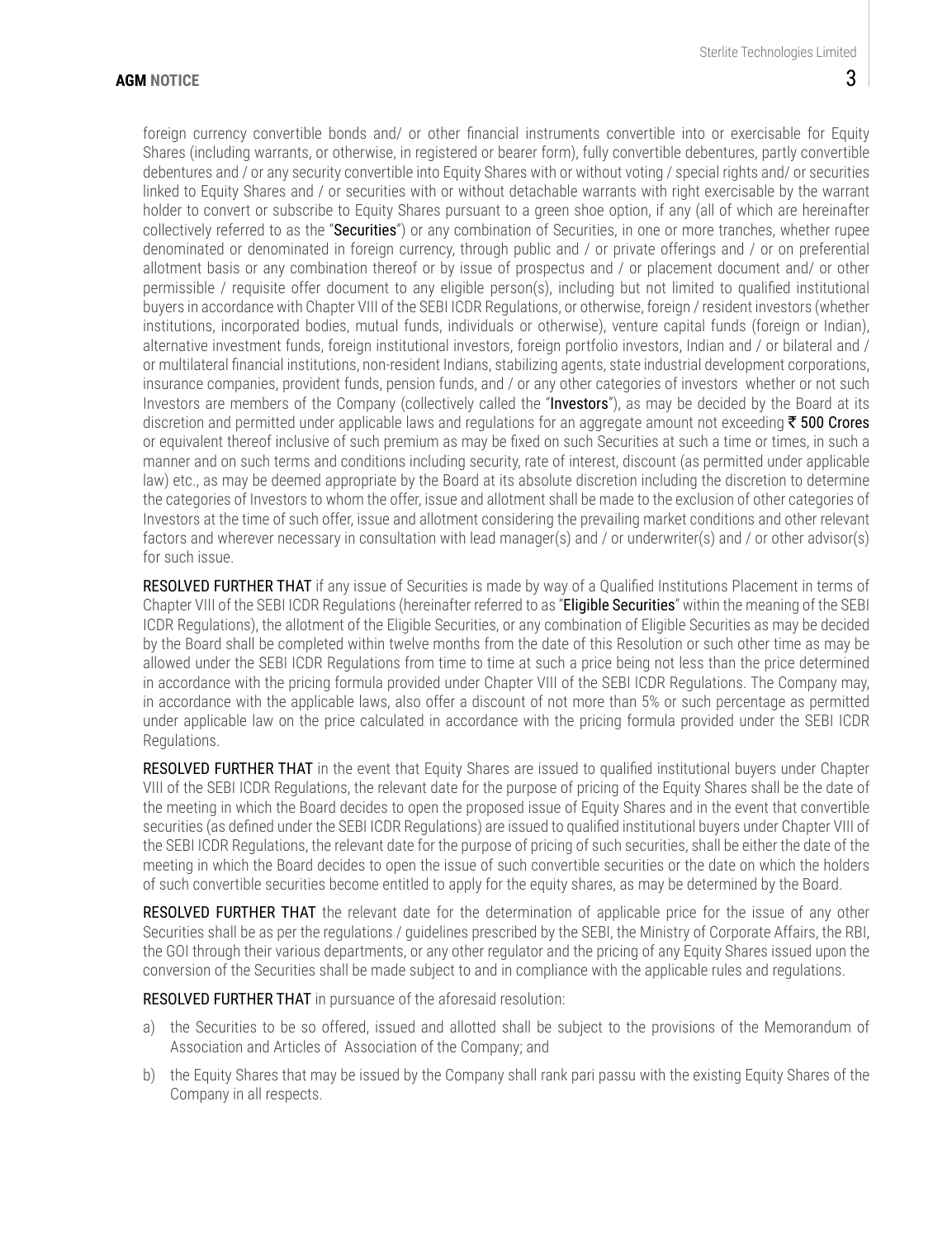RESOLVED FURTHER THAT without prejudice to the generality of the above, subject to applicable laws, regulations and guidelines and subject to approvals, consents and permissions, if any, of any governmental body, authority or regulatory institution including any conditions as may be prescribed in granting such approvals or permissions by such governmental authority or regulatory institution, the aforesaid Securities may have such features and attributes or any terms or combination of terms that provide for the tradability and free transferability thereof in accordance with the prevailing practices in the capital markets including but not limited to the terms and conditions for issue of additional Securities and the Board be and is hereby authorized in its absolute discretion in such manner as it may deem fit, to dispose of such Securities that are not subscribed.

RESOLVED FURTHER THAT the Board be and is hereby authorized to issue and allot such number of Equity Shares as may be required to be issued and allotted upon conversion of any Securities or as may be necessary in accordance with the terms of the offering, all such Equity Shares ranking pari passu with the existing Equity Shares in all respects.

RESOLVED FURTHER THAT for the purpose of giving effect to the resolution described above, the Board be and is hereby authorized on behalf of the Company to do all such acts, deeds, matters and things including but not limited to finalization and approval of the preliminary as well as final offer document(s), determining the form and manner of the issue, including the class of investors to whom the Securities are to be issued and allotted, number of Securities to be allotted, issue price, face value, discounts permitted under applicable law (now or hereafter), premium amount on issue / conversion of the Securities, if any, rate of interest, execution of various agreements, deeds, instruments and other documents, including the private placement offer letter, creation of mortgage/ charge in accordance with the provisions of the Act in respect of any Securities as may be required either on pari passu basis or otherwise, as it may in its absolute discretion deem fit, necessary, proper or desirable, and to give instructions or directions and to settle all questions, difficulties or doubts that may arise in regard to the issue, offer or allotment of Securities and utilization of the issue proceeds and to accept and to give effect to such modifications, changes, variations, alterations, deletions, additions as regards the terms and conditions as may be required by the SEBI, the RoC, the lead managers, or other authorities or agencies involved in or concerned with the issue of Securities and as the Board may in its absolute discretion deem fit and proper in the best interest of the Company without being required to seek any further consent or approval of the members or otherwise, and that all or any of the powers conferred on the Company and the Board vide this Resolution may be exercised by the Board or such committee thereof as the Board has constituted or may constitute in this behalf, to the end and intent that the members shall be deemed to have given their approval thereto expressly by the authority of this Resolution, and all actions taken by the Board or any committee constituted by the Board to exercise its powers, in connection with any matter(s) referred to or contemplated in any of the foregoing resolutions be and are hereby approved, ratified and confirmed in all respects.

RESOLVED FURTHER THAT the Board be and is hereby authorized to engage / appoint the lead managers, underwriters, guarantors, depositories, custodians, registrars, stabilizing agent, trustees, bankers, advisors and all such agencies as may be involved or concerned in such offerings of Securities and to remunerate them by way of commission, brokerage, fees or the like and also to enter into and execute all such arrangements, agreements, memoranda, documents etc. with such agencies and to seek the listing of such Securities on one or more national and/ or international stock exchange(s).

RESOLVED FURTHER THAT the Board be and is hereby authorized to delegate (to the extent permitted by law) all or any of the powers herein conferred to any committee of directors, or any whole-time director or directors or any other officer or officers of the Company to give effect to the aforesaid resolution."

> By order of the Board of Directors for Sterlite Technologies Limited

Place : Pune Amit Deshpande

Date : May 26, 2016 **Date : May 26, 2016** Company Secretary & AGM- Legal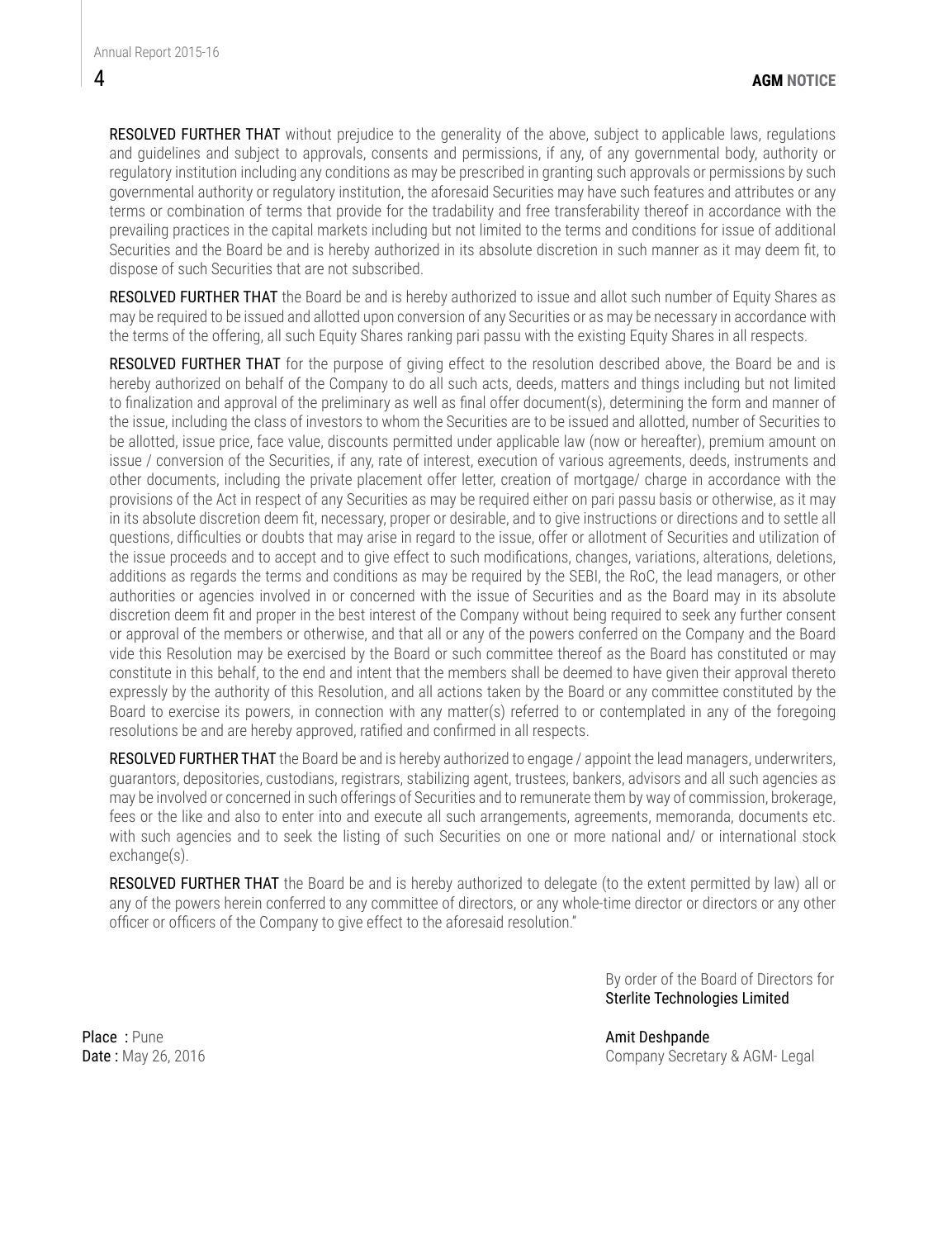## NOTES:

- 1. An Explanatory Statement pursuant to Section 102 (1) of the Companies Act, 2013, relating to the Special Businesses to be transacted at the meeting is annexed hereto.
- 2. A MEMBER ENTITLED TO ATTEND AND VOTE AT THE GENERAL MEETING, IS ENTITLED TO APPOINT A PROXY TO ATTEND AND VOTE ON A POLL IN THE MEETING, INSTEAD OF HIMSELF AND THE PROXY NEED NOT BE A MEMBER OF THE COMPANY.
- 3. Proxies, in order to be effective, must be duly filled, stamped, signed and deposited at the Registered Office of the Company not later than 48 hours before the commencement of the meeting. A form of Proxy and Admission Slip is enclosed.

A person can act as a proxy on behalf of members not exceeding 50 (fifty) and holding in the aggregate not more than ten percent of the total share capital of the Company carrying voting rights. A member holding more than ten percent of the total share capital of the Company carrying voting rights may appoint a single person as proxy and such person shall not act as a proxy for any other person or shareholder.

- 4. During the period beginning 24 hours before the time fixed for the commencement of the meeting and ending with the conclusion of the meeting, a member would be entitled to inspect the proxies lodged at any time during the business hours of the Company, provided that not less than three days of notice in writing is given to the Company.
- 5. Corporate Members intending to send their authorized representative to attend the Meeting are requested to send a certified copy of the Board Resolution authorizing their representative to attend and vote on their behalf at the Meeting.
- 6. Members attending the Annual General Meeting are requested to bring their copies of Annual Report along with the duly filled attendance slip.
- 7. The Register of Directors and Key Managerial Personnel and their shareholding, maintained under Section 170 of the Companies Act, 2013, will be available for inspection by the members at the Meeting.
- 8. The Register of Contracts or Arrangements in which Directors are interested, maintained under Section 189 of the Companies Act, 2013, will be available for inspection by the members at the Meeting.
- 9. The certificate from the Statutory Auditors of the Company certifying that the Company's Employees Stock Option Schemes are being implemented in accordance with the Securities and Exchange Board of India (Share Based Employee Benefits) Regulations, 2014 and in accordance with the resolutions passed by the members of the Company, will be available for inspection by the Members at the Annual General Meeting.
- 10. The Register of Members and Share Transfer Books will remain closed from Saturday, August 27, 2016 to Tuesday, August 30, 2016 (both days inclusive) for determining the names of members eligible for dividend on Equity Shares, if declared at the Meeting.
- 11. If Dividend on Equity Shares as recommended by the Board of Directors for the Financial Year ended March 31, 2016 is approved at the Annual General Meeting, payment of such dividend will be made within a period of 30 days from the date of declaration as under –
	- a) To all Beneficial Owners in respect of shares held in dematerialized form as per the data as may be made available by the National Securities Depository Limited and the Central Depository Services (India) Limited as of the close of business hours on Friday, August 26, 2016.
	- b) To all Members in respect of shares held in physical form after giving effect to valid transfers in respect of transfer requests lodged with the Company on or before the close of business hours on Friday, August 26, 2016.
- 12. Members wishing to claim dividends, which has remained unclaimed, are requested to correspond with Registrar and Transfer Agents Members are requested to note that dividends not claimed within seven years from the date of transfer to the Company's Unpaid Dividend Account, will, as per Section 205A of the Companies Act, 1956 (Section 124 of the Companies Act, 2013), be transferred to the Investors Education and Protection Fund.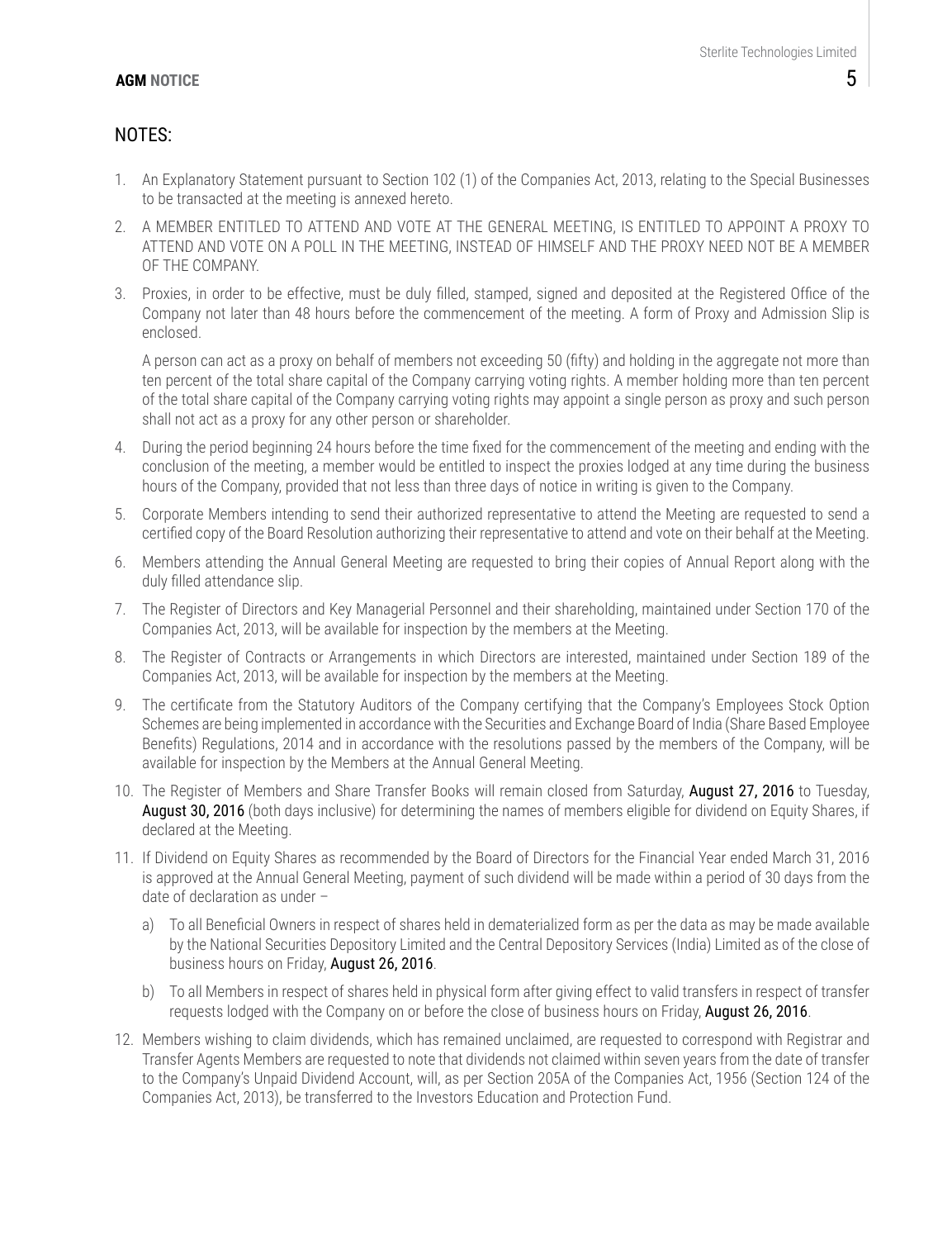- 13. All correspondence relating to transfer and transmission of shares, sub-division of shares, issue of duplicate share certificates, change of address, dematerialization of shares, payment of dividend etc. will be attended to and processed at the office of Registrar & Share Transfer Agent viz. M/s Karvy Computershare Private Limited, Hyderabad ('Karvy'). For contact details, of the Registrars and Share Transfer Agents please refer to Corporate Governance Report in the Annual Report.
- 14. Members holding shares in dematerialized form are requested to intimate all changes pertaining to their bank details, NECS, ECS, mandates, power of attorney, change of address/name/email address(es), etc. to their Depository Participant only and not to the Company's Registrars and Share Transfer Agents. Changes intimated to the Depository Participant will automatically get reflected in the Company's records which will help the Company and its Registrar and Share Transfer Agents to provide efficient and better service to the Members. Members holding shares in physical form are requested to advice such changes to the Company's Registrar and Share Transfer Agents, M/s Karvy Computershare Private Limited.
- 15. Members holding shares in physical form are requested to consider converting their holding to dematerialized form to eliminate all risks associated with physical shares and for ease in portfolio management. Members can contact the Company's Registrar and Share Transfer Agents, M/s Karvy Computershare Private Limited, or directly approach any depository participant for assistance in this regard.
- 16. Reserve Bank of India has initiated National Electronic Clearing Service (NECS) for credit of dividend directly to the bank account of Members.
	- Members holding shares in dematerialized form are requested to register their latest Bank Account details (Core Banking Solutions enabled account number, 9 digit MICR and 11 digit IFS code) with their Depository Participant.
	- Members holding shares in physical form are requested to provide their latest Bank Account details (Core Banking Solutions enabled account number, 9 digit MICR and 11 digit IFS code) along with their folio number to the Company's Registrar and Share Transfer Agents, M/s Karvy Computershare Private Limited.
- 17. The shareholders holding shares in dematerialized form would receive their dividend directly to the bank account nominated by them through their Depository Participant, subject to validity of the same.
- 18. Members who hold shares in physical form in multiple folios in identical names or joint holding in the same order of names are requested to send the share certificates to Karvy, for consolidation into a single folio.
- 19. The members who are interested to avail of nomination facility may obtain the necessary application from Karvy.
- 20. The Securities and Exchange Board of India (SEBI) has mandated the submission of Permanent Account Number (PAN) by every participant in securities market. Members holding shares in electronic form are, therefore, requested to submit their PAN to their Depository Participants with whom they are maintaining their demat accounts. Members holding shares in physical form can submit their PAN to the Company / Karvy.
- 21. Non-Resident Indian Members are requested to inform Karvy, immediately of:
	- (a) Change in their residential status on return to India for permanent settlement.
	- (b) Particulars of their bank account maintained in India with complete name, branch, account type, account number and address of the bank with pin code number, if not furnished earlier.
- 22. The queries, if any, on the Annual Report should be sent to the Company in the name of Company Secretary or Chief Financial Officer at its Registered Office in such a way that the Company will receive the same at least 7 (seven) days before the Annual General Meeting.
- 23. As required under Schedule II of the Listing Regulations and Secretarial Standard 2 on General Meeting with the stock exchanges, the relevant details of persons seeking appointment / reappointment as Directors are furnished in the Corporate Governance Section of Annual Report.
- 24. All documents proposed for approval, if any, in the above Notice and documents specifically stated to be open for inspection in the Explanatory Statement are open for inspection at the Registered Office of the Company between 2.00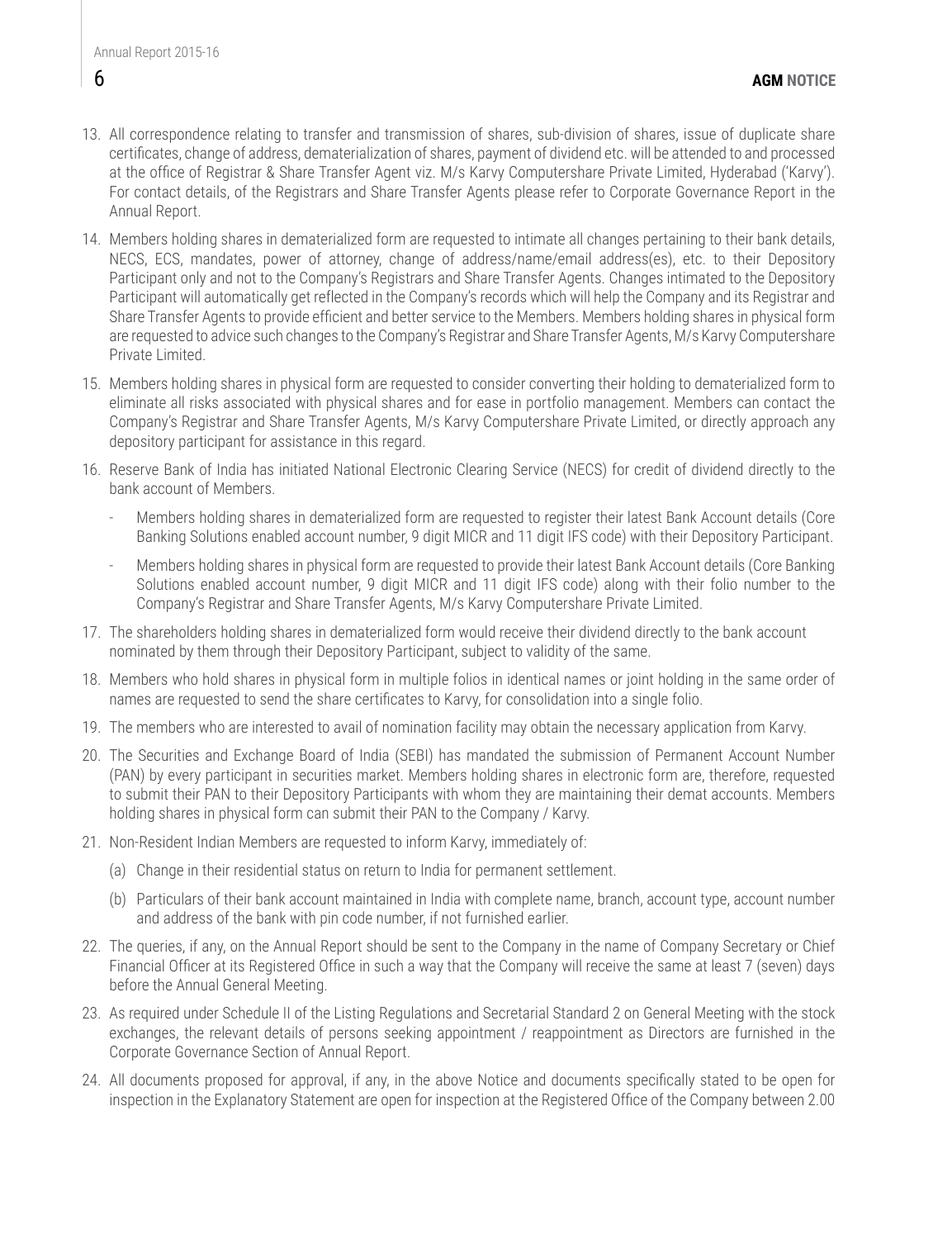p.m. and 5.00 p.m. on all working days (except Saturdays, Sundays and Holidays) up to the date of announcement of the results.

- 25. Transfer of dividend: Those members who have not so far encashed their dividend warrants for the year 2008-09, 2009-10, 2010-11, 2011-2012, 2012-2013, 2013-14 and 2014-15 may claim or approach the Registrar & Share Transfer Agents of the Company, for payment thereof as the same will be transferred to the Investor Education and Protection Fund of the Central Government, pursuant to Section 125 of the Companies Act, 2013 as under:
- Dividend for the year 2008-09: on August 29, 2016
- Dividend for the year 2009-10: on August 19, 2017
- Dividend for the year 2010-11: on October 25, 2018
- Dividend for the year 2011-12: on October 17 ,2019
- Dividend for the year 2012-13: on September 11, 2020
- Dividend for the year 2013-14: on September 24, 2021
- Dividend for the year 2014-15: on September 9, 2022
- 26. To support the 'Green Initiative', the Members who have not registered their e-mail addresses are requested to register the same with your Depository Participants or with the Karvy to enable us to send you the communications meant for the members via email.
- 27. The business set out in the Notice will be transacted through remote e-voting and ballot paper at the venue of the meeting and the Company is providing facility for the same. The complete details of the instructions for remote evoting and voting at the venue of the AGM are annexed to this notice.

By order of the Board of Directors for Sterlite Technologies Limited

Place : Pune Amit Deshpande

Date : May 26, 2016 **Date : May 26, 2016** Company Secretary & AGM- Legal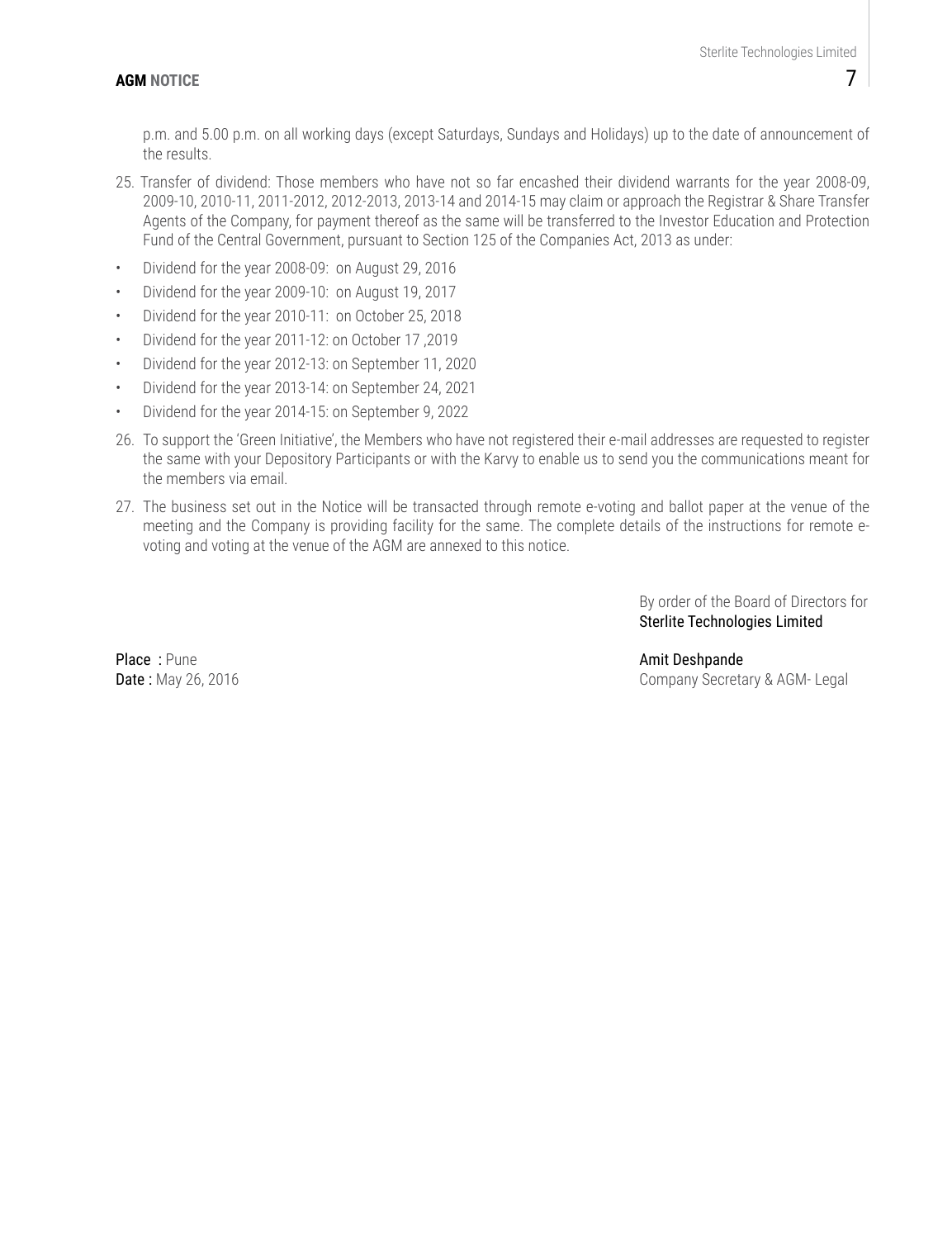## EXPLANATORY STATEMENT

[Pursuant to Section 102 of the Companies Act, 2013]

### ITEM 5

In terms of the provisions of Section 148 of the Companies Act, 2013 read with Rule 14 of Companies (Audit and Auditors) Rules 2014, the Board of Directors of the Company shall appoint an individual who is a cost accountant in practice on the recommendations of the Audit Committee, which shall also recommend remuneration for such cost auditor. The remuneration recommended by the Audit Committee shall be considered and approved by the Board of Directors and ratified by the shareholders.

On recommendation of the Audit Committee at its meeting held on May 26, 2016, the Board of Directors of the Company has considered and approved appointment of Mr. Kiran Naik, Cost Accountants, for the conduct of the Cost Audit of the Company at a remuneration of  $\overline{\xi}$  75,000 per annum plus service tax as applicable and reimbursement of actual travel and out of pocket expenses for the Financial Year 2016-17.

The resolution at Item No. 5 of the Notice is set out as an Ordinary Resolution for approval and ratification by the Members in terms of Section 148 of the Companies Act, 2013.

The Directors or Key Management Persons or their relatives do not have any concern or interest, financially or otherwise, in passing of the said resolution.

#### ITEM 6

The Non-Convertible Debentures ("NCDs") issued on private placement basis is also a source of borrowings raised by the Company. The Shareholders have passed an ordinary resolution under Section 180(1)(c) of the Companies Act, 2013 on August 19, 2014, approving the borrowing limit of  $\overline{3,000}$  Crores beyond the paid-up capital and free reserves of the Company.

Under Rule 14 of the Companies (Prospectus and Allotment of Securities) Rules, 2014 ("Rules"), a company making a private placement of its securities is required to obtain the approval of the Members by way of a Special Resolution for each offer or invitation. However, in case the offer or invitation is for NCDs, such Special Resolution would be valid for a year. It is therefore proposed to obtain approval of the Members under Sections 42, 71 and other applicable provisions, if any, of the Act, read together with the Rules framed thereunder, to enable the Company to make private placement of its NCDs, in one or more tranches within such limits as set out in the Resolution.

In view of the aforesaid provisions, you are requested to grant your consent to the enabling Special Resolution as set out at Agenda Item No. 6 of the accompanying Notice.

The Directors or Key Management Persons or their relatives do not have any concern or interest, financial or otherwise, in passing of the said Special Resolution.

#### ITEM 7

The Company requires adequate capital to meet the needs of growing business. While it is expected that the internal generation of funds would partially finance the need for capital and debt raising would be another source of funds, it is thought prudent for the Company to have enabling approvals to raise a part of the funding requirements for the said purposes as well as for such other corporate purposes as may be permitted under applicable laws through the issue of appropriate securities as defined in the resolution, in Indian or international markets.

The fund raising may be through a mix of equity/equity-linked instruments, as may be appropriate. Members' approval is sought for the issue of securities linked to or convertible into Equity Shares or depository receipts of the Company. It is, therefore, proposed to raise funds through best suited securities/instruments including FCCBs, ECBs, QIPs, ADR, GDR, etc. to meet capital expenditure and long term working capital requirements of the Company.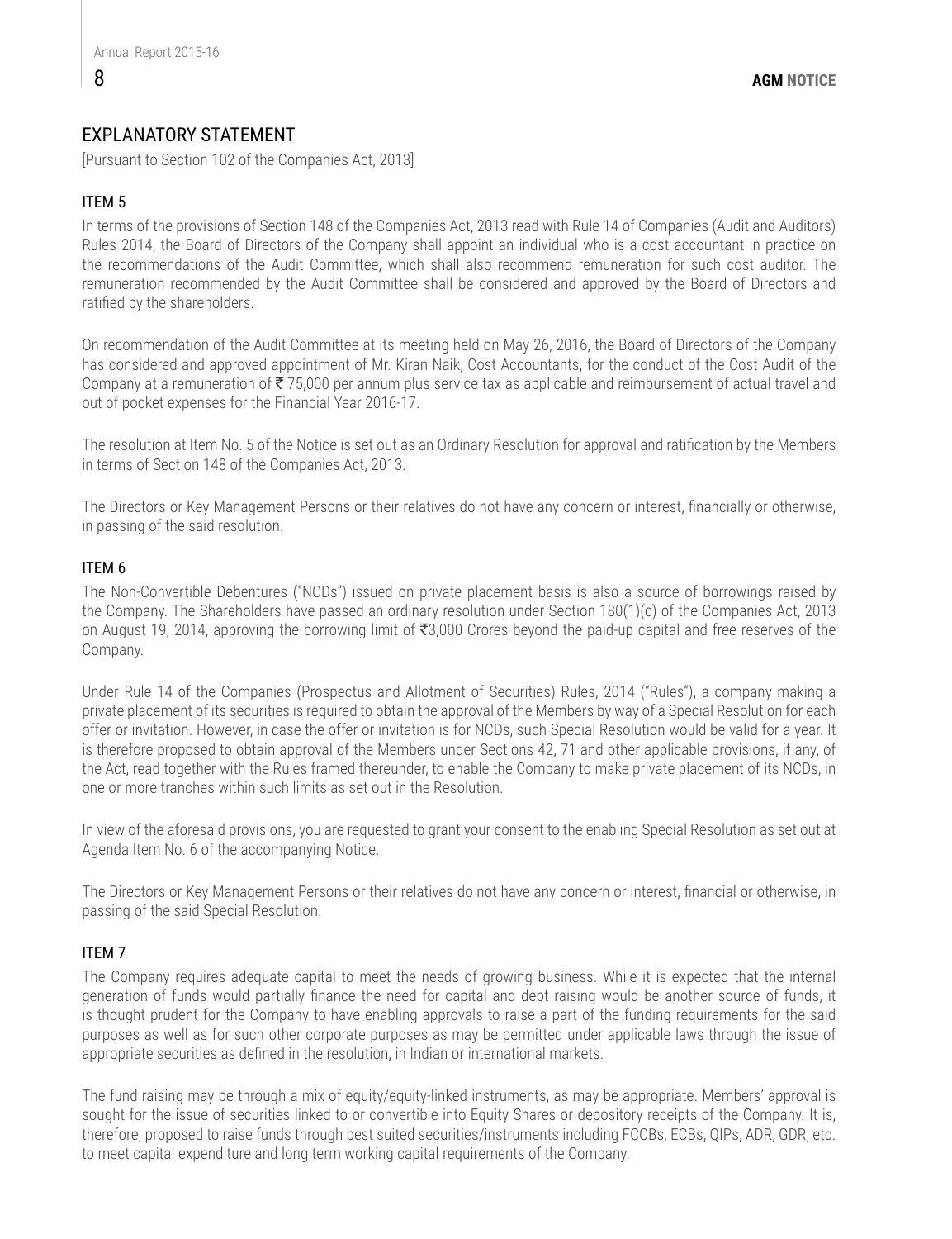#### **AGM NOTICE**

Section 62(1)(c) of the Companies Act, 2013 and Listing Regulations, provide inter alia, that where it is proposed to increase the subscribed share capital of the Company by allotment of further shares, such further shares shall be offered to the persons, who on the date of the offer are holders of the equity shares of the Company, in proportion to the capital paidup on those shares as of that date unless the Members decide otherwise. The Resolution, if passed, will have the effect of allowing the Board to issue and allot Securities to the investors who may or may not be the existing members of the Company.

The Company may also opt for issue of securities through Qualified Institutional Placement. A Qualified Institutional Placement (QIP) of the shares of the Company would be less time consuming and more economical than other modes of raising capital. As per Chapter VIII of the SEBI Regulations, an issue of securities on QIP basis shall be made at a price not less than the average of the weekly high and low of the closing prices of the related shares quoted on the stock exchange during the two weeks preceding the "relevant date." In case of QIP Issuance the special resolution has a validity period of 12 months before which allotments under the authority of said resolution should be completed.

As the pricing of the offer cannot be decided except at a later stage, it is not possible to state the price of shares to be issued. However, the same would be in accordance with the provisions of the SEBI (ICDR) Regulations, 2009, the Companies Act, 2013, or any other guidelines/regulations/consents as may be applicable or required.

In case of issue of convertible bonds and/or equity shares through depository receipts, the price will be determined on the basis of the current market price and other relevant guidelines.

The Resolution at Item No. 7 is an enabling resolution conferring authority on the Board to do all acts and deeds, which may be required to issue/offer Securities of appropriate nature at appropriate time, including the size, structure, price and timing of the issue(s) /offer(s) at the appropriate time(s). The detailed terms and conditions for the domestic/international offering will be determined in consultation with the Lead Managers, Merchant Bankers, Global Business Coordinators, Guarantors, Consultants, Advisors, Underwriters and/or such other intermediaries as may be appointed for the issue/offer. Wherever necessary and applicable, the pricing of the issue/offer will be finalized in accordance with applicable guidelines in force. As and when the Board does take a decision on matters on which it has the discretion, necessary disclosures will be made to the relevant stock exchanges on which the Equity Shares are listed under the provisions of the Listing Regulations.

The Stock Exchange for the same purpose is the BSE Limited and the National Stock Exchange of India Limited. The issue / allotment / conversion would be subject to the receipt by the Company of regulatory approvals, if any. The conversion of Securities held by foreign investors, into Equity Shares would be subject to the applicable foreign investment cap.

The Directors recommend this special resolution at Item No.7 of the accompanying Notice for the approval of the Members of the Company.

The Directors or Key Management Persons or their relatives do not have any concern or interest, financial or otherwise in passing of the said special resolution.

> By order of the Board of Directors for Sterlite Technologies Limited

Place : Pune Amit Deshpande

Date : May 26, 2016 **Date : May 26, 2016** Company Secretary & AGM- Legal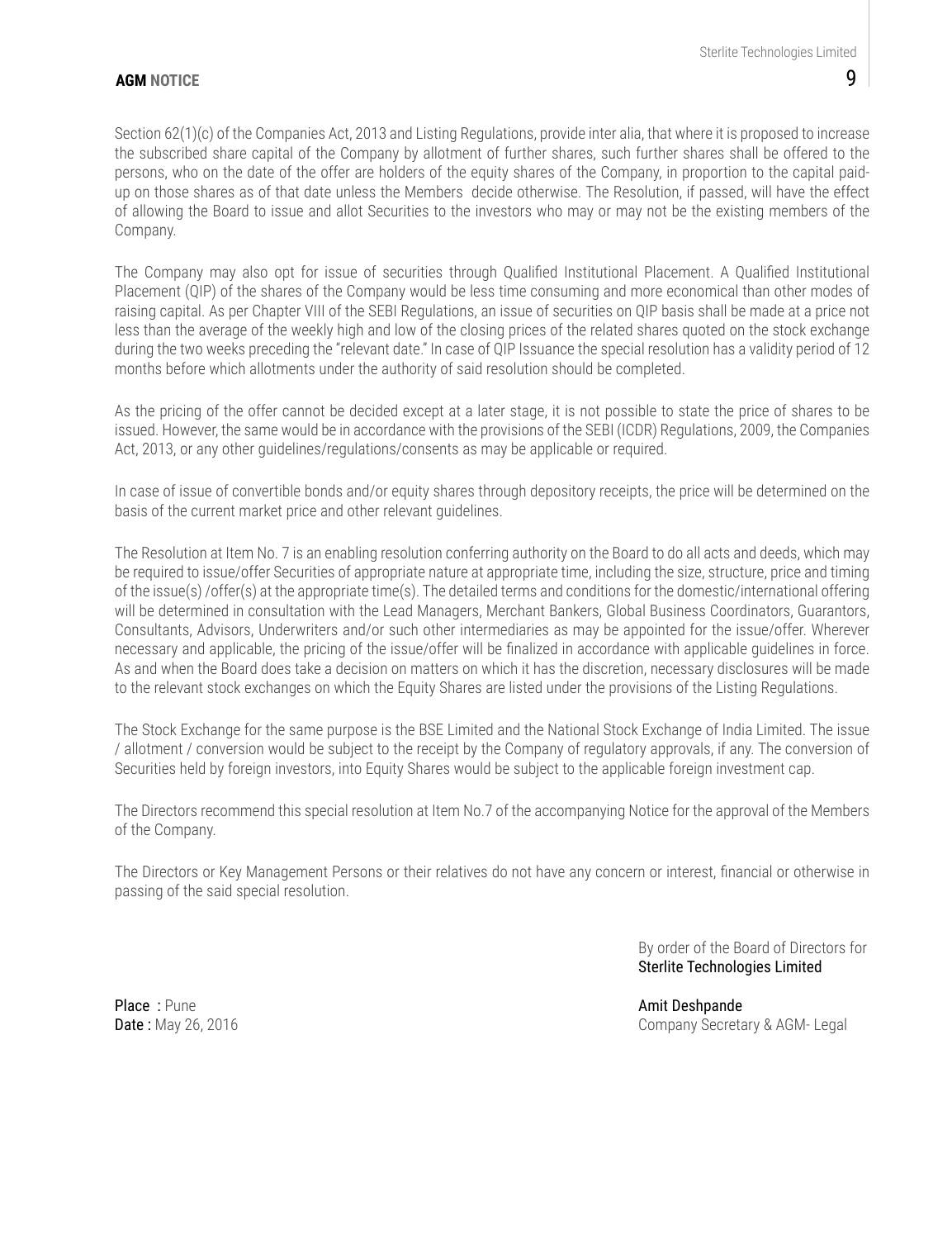## GENERAL INSTRUCTIONS FOR E-VOTING

- (i) Pursuant to Section 108 of the Companies Act, 2013 read with Rule 20 of the Companies (Management & Administration) Rules, 2014 as substituted vide Companies (Management & Administration) Amendment Rules, 2015 and Regulation 44 of the Securities and Exchange Board of India (Listing Obligations and Disclosure Requirements) Regulations, 2015 ("the Listing Regulations"), the Company is pleased to offer the option of e-voting facility to all the members of the Company. The Business mentioned in this Notice may be transacted through electronic voting system and the Company is providing facility for voting by electronic means (e-voting). The members may cast their votes using an electronic voting system from a place other than the venue of the Meeting ('remote e-voting').
- (ii) The facility for voting, through ballot paper, will also be made available at the AGM and the members attending the AGM who have not already cast their votes by remote e-voting shall be able to exercise their right at the AGM
- (iii) The members who have cast their vote by remote e-voting may also attend the Meeting but shall not be entitled to cast their vote again.
- (iv) For this purpose, the Company has engaged the services of Karvy Computershare Private Limited ("KCPL" or "Karvy") as the Authorised Agency (Service provider) to provide e-voting facilities. The manner of carrying out e-voting are provided herein below.
- (v) The voting rights of the Members shall be in proportion to the paid-up value of their shares in the equity capital of the Company as on the cut-off date being Tuesday, August 23, 2016.
- (vi) The Board of Directors has appointed Mr. B Narasimhan, Proprietor BN & Associates, Practicing Company Secretary (Membership No. FCS 1303 and Certificate of Practice No. 10440), as a Scrutinizer to scrutinize the process of remote e-voting and voting at the venue of the meeting in a fair and transparent manner.
- (vii) A person, whose name is recorded in the register of members or in the register of beneficial owners maintained by the depositories as on the cut-off date, i.e. **August 23, 2016** only shall be entitled to avail the facility of remote e-voting / voting at the meeting through Ballot Papers.
- (viii)The Scrutinizer shall immediately after the conclusion of voting at the AGM, count the votes cast at the AGM and thereafter unblock the votes cast through remote e-voting in the presence of at least two (2) witnesses not in the employment of the Company. The Scrutinizer shall submit a consolidated Scrutinizers Report of the total votes cast in favour of or against, if any, not later than two (2) days after the conclusion of the AGM to the Chairman of the Company. The Chairman, or any other person authorised by the Chairman, shall declare the result if the voting forthwith.
- (ix) The resolutions will be deemed to be passed on the AGM date subject to receipt of the requisite numbers of votes in favour of the Resolutions.

Please read the instructions given below before exercising the vote. The Notice of the Annual General Meeting and this Communication are also available on the website of the Company at www.sterlitetech.com and that of the Service provider "Karvy" at www.evoting.karvy.com.

The instructions for the Shareholders for remote e-voting are as under:

- 1. The remote e-Voting will be kept open from Saturday, August 27, 2016 from 10.00 a.m. (IST) till Monday, August 29, 2016 up to 5.00 p.m. (IST).
- 2. Launch internet browser by typing the URL: https://evoting.karvy.com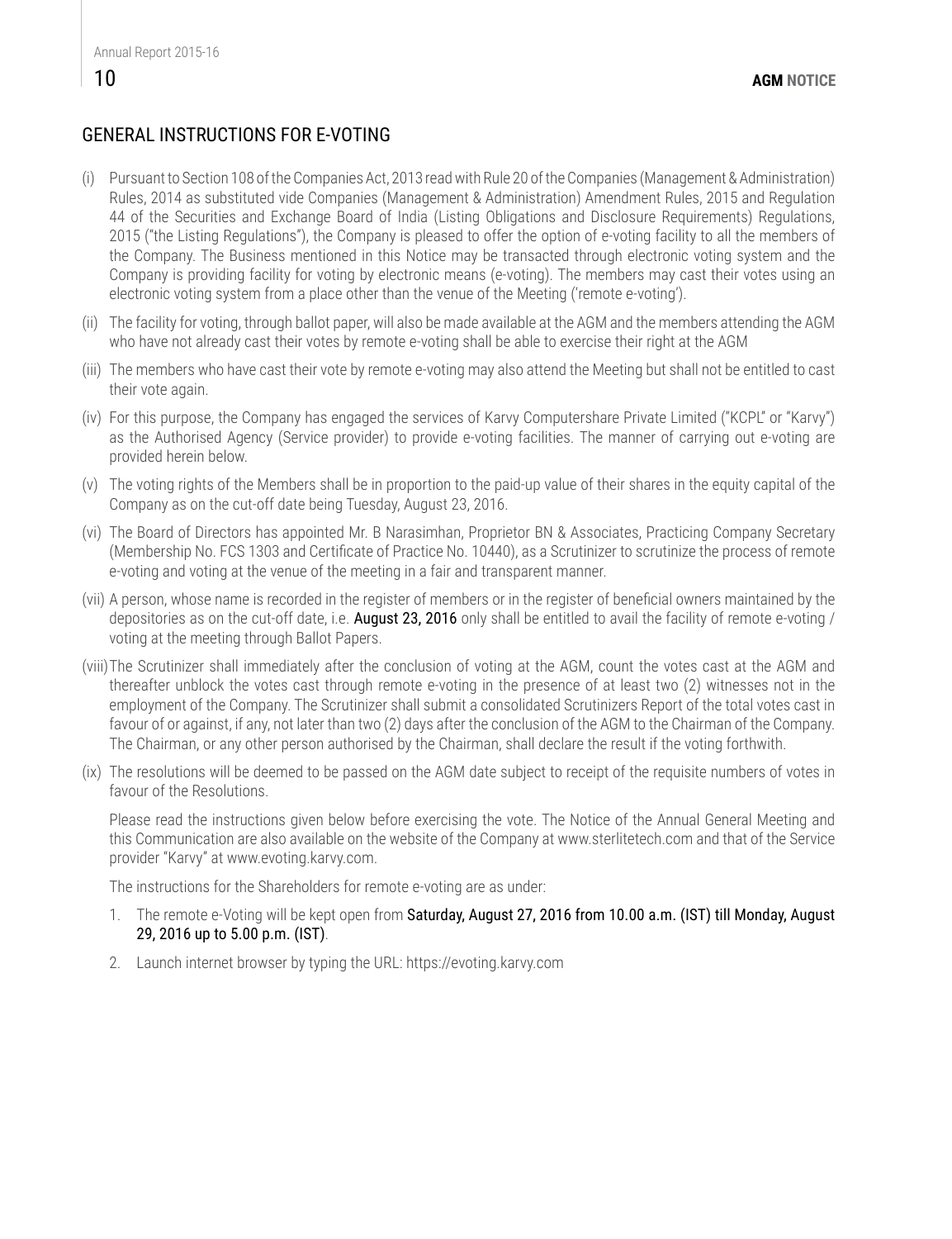3. Enter the login credentials (i.e. User ID and password mentioned above). Your Folio No. /DP ID- Client ID will be your User ID. However, if you are already registered with Karvy for e-voting, you can use your existing User ID and password for casting your vote

| User $-$ ID | For Members holding shares in Demat Form:-                                                                                             |  |  |  |  |  |  |  |
|-------------|----------------------------------------------------------------------------------------------------------------------------------------|--|--|--|--|--|--|--|
|             | a) For NSDL: 8 Character DP ID followed by 8 Digits Client ID<br>b) For CDSL :- 16 digits beneficiary ID                               |  |  |  |  |  |  |  |
|             | For Members holding shares in Physical Form:-<br>Event no. followed by Folio Number registered with the company                        |  |  |  |  |  |  |  |
| Password    | Your Unique password is printed in this communication/ or sent via email along<br>with the Notice sent in electronic form.             |  |  |  |  |  |  |  |
| Captcha     | Enter the Verification code i.e. please enter the alphabets and numbers in the<br>exact way as they are displayed for security reasons |  |  |  |  |  |  |  |

- 4. Please contact our toll free No. 1-800-34-54-001 for any further clarifications.
- 5. After entering these details appropriately, click on "LOGIN".
- 6. You will now reach password change Menu wherein you are required to mandatorily change your password. The new password shall comprise minimum 8 characters with at least one upper case (A-Z), one lower case (a-z), one numeric (0-9) and a special character (@,#,\$,etc.). The system will prompt you to change your password and update your contact details like mobile number, email ID, etc. on first login. You may also enter a secret question and answer of your choice to retrieve your password in case you forget it. It is strongly recommended that you do not share your password with any other person and that you take utmost care to keep your password confidential.
- 7. You need to login again with the new credentials.
- 8. On successful login, the system will prompt you to select the E-Voting Event Number for Sterlite Technologies Limited.
- 9. On the voting page enter the number of shares (which represents the number of votes) as on the cut-off date under "FOR/AGAINST" or alternatively, you may partially enter any number of shares held, "FOR" and partially "AGAINST" but the total number of shares mentioned both "FOR/AGAINST" taken together should not exceed your total shareholding as on the cut-off date, as mentioned above. You may also choose the option "ABSTAIN" and the shares held will not be counted under either head.
- 10. Members holding multiple folios / demat accounts shall choose the voting process separately for each of the folios / demat accounts.
- 11. Voting has to be done for each item of the Notice separately. In case you do not desire to cast your vote on any specific item it will be treated as abstained.
- 12. You may then cast your vote by selecting an appropriate option and click on "Submit".
- 13. A confirmation box will be displayed. Click "OK" to confirm else "CANCEL" to modify. Once you confirm, you will not be allowed to modify your vote. During the voting period, Members can login any number of times till they have voted on the Resolution(s).
- 14. Corporate / Institutional Members (i.e. other than Individuals, HUF, NRI, etc.) are also required to send scanned certified true copy (PDF Format) of the Board Resolution / Authority Letter, etc., together with attested specimen signature(s) of the duly authorized representative(s), to the Scrutinizer at e-mail ID: bn.sterlitetech@karvy.com. They may also upload the same in the e-voting module in their login. The scanned image of the above mentioned documents should be in the naming format "Corporate Name\_EVENT NO."
- 15. In case a person has become a member of the Company after dispatch of the AGM Notice but on or before the cut-off date i.e. Tuesday, August 23, 2016 may write to Karvy on the email id einward.ris@karvy.com or to Mr. Rajeev Kumar contact no 040-67161524 at Karvy (Unit Sterlite Technologies Limited) Karvy Computershare Private Limited, Karvy Selenium Tower B, Plot 31-32, Gachibowli, Financial District, Nanakramguda, Hyderabad -500 032, requesting for the user id and password. After receipt of the same, please follow all the steps as from 1.to 7 as mentioned above to cast the vote.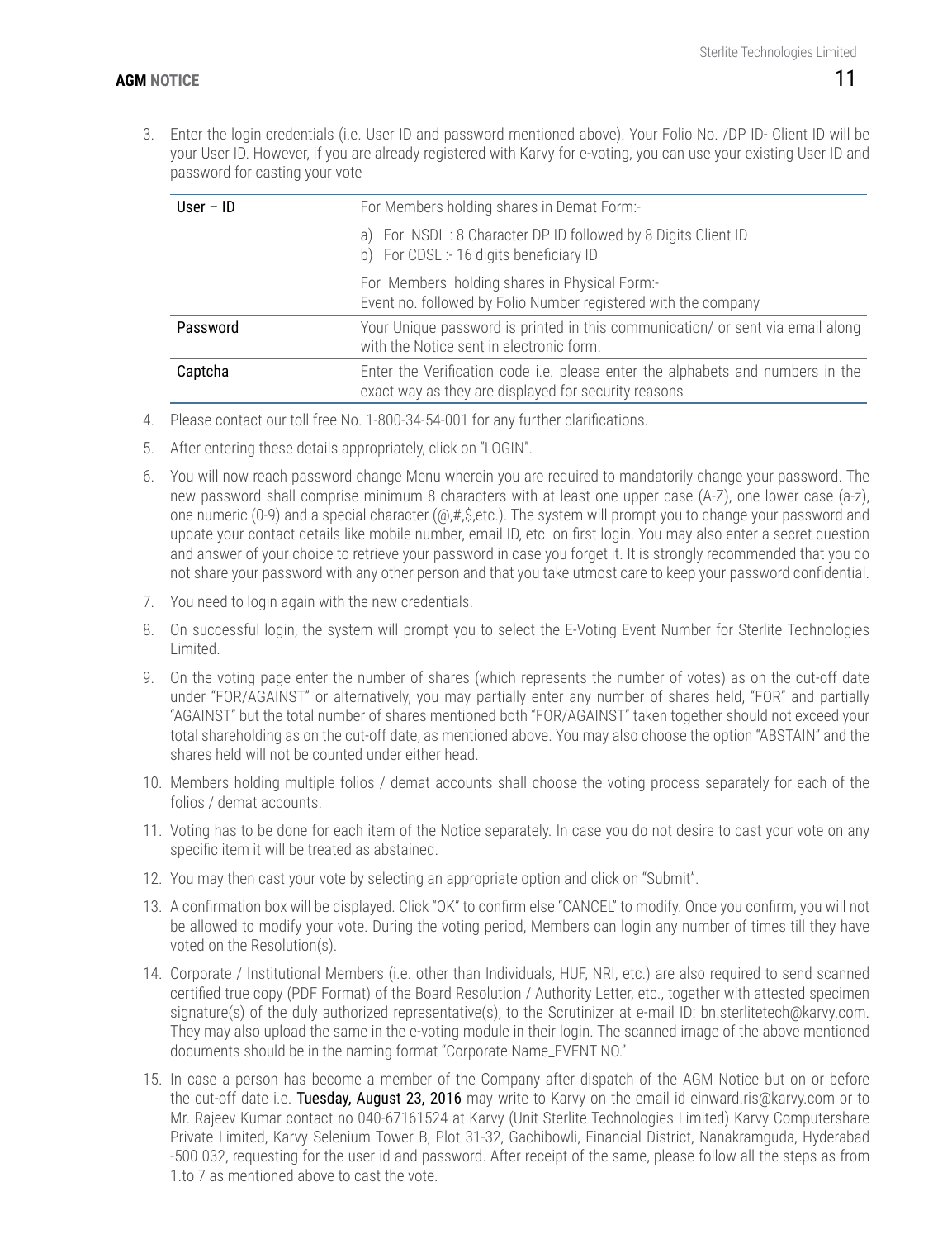- 16. Once the vote on a resolution is cast by a Member, the Member shall not be allowed to change it subsequently. Further, the Members who have cast their vote electronically shall not be allowed to vote again at the Meeting.
- 17. In case of Members receiving physical copy of the AGM Notice by Courier [for Members whose email IDs are not registered with the Company/Depository Participant(s)]:
	- (i) User ID and initial password as provided in cover slip.
	- (ii) Please follow all steps from Sr. No. (1) to (7) as mentioned above, to cast your vote.
- 18. The remote e-voting period commences on Saturday, August 27, 2016 at 10:00 A.M. and ends on Monday, August 29, 2016 at 5:00 P.M. During this period, the Members of the Company holding shares in physical form or in dematerialized form, as on the cut-off date, being Tuesday, August 23, 2016, may cast their vote by electronic means in the manner and process set out hereinabove. The e-voting module shall be disabled for voting thereafter.
- 19. The members who have cast their vote by remote e-voting may also attend the Meeting but shall not be entitled to cast their vote again.
- 20. The Members who are entitled to vote but have not exercised their right to vote through remote e-voting may vote at the AGM through Ballot Papers.
- 21. In case of any query pertaining to e-voting, please visit Help & FAQ's section available at Karvy's website https:// evoting.karvy.com or contact Mr. Rajeev Kumar, Contact No. 040-67161524 at Karvy Computershare Private Limited, Karvy Selenium Tower B, Plot 31-32, Gachibowli, Financial District, Nanakramguda, Hyderabad – 500 032.
- 22. The Results declared along with the Scrutinizer's Report(s) will be available on the website of the Company ( www. sterlitetech.com) and on Karvy's website ( https://evoting.karvy.com) after communication of the same to the BSE Limited and the National Stock Exchange of India Limited.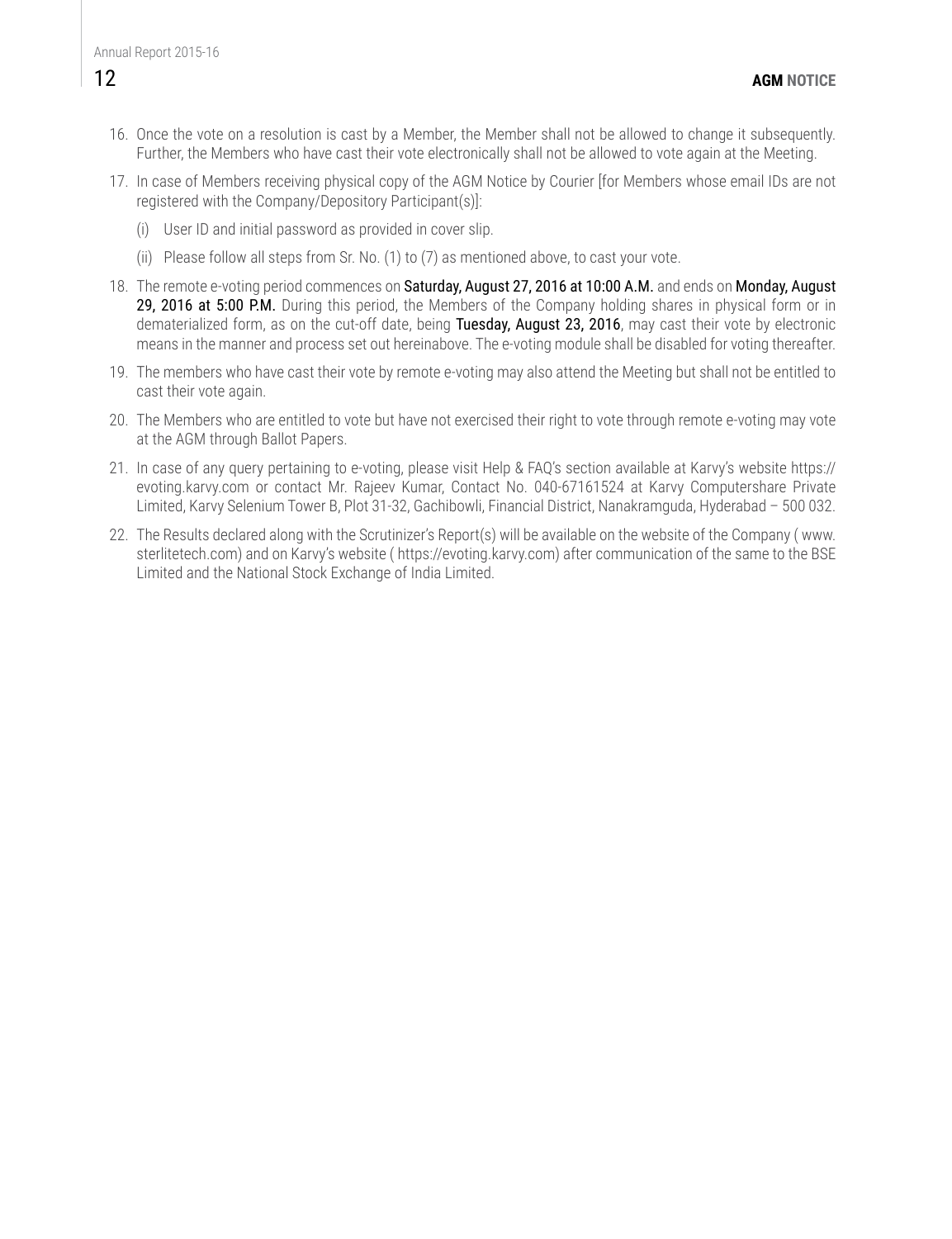**AGM NOTICE**

# **ATTENDANCE SLIP**



## STERLITE TECHNOLOGIES LIMITED

CIN - L31300MH2000PLC269261 Registered Office E1, MIDC Industrial Area, Waluj, Aurangabad, Maharashtra - 431 136, India email - communications@sterlite.com; Website - www.sterlitetech.com; Phone: +91 20 30514000, Fax: +91 20 30514113

### Annual General Meeting – August 30, 2016

Registered Folio No./ DP ID No. / Client ID No.

Number of shares held

I certify that I am a member / proxy for the member of the company.

I hereby record my presence at the ANNUAL GENERAL MEETING of the Company at the Registered Office of the Company at E1, MIDC Industrial Area, Waluj, Aurangabad, Maharashtra- 431 136 India, on Tuesday, August 30, 2016, at 11.00 a.m. IST.

\_\_\_\_\_\_\_\_\_\_\_\_\_\_\_\_\_\_\_\_\_\_\_\_\_\_\_\_\_ \_\_\_\_\_\_\_\_\_\_\_\_\_\_\_\_\_\_\_\_\_\_\_\_\_\_\_\_\_\_\_\_

(in BLOCK letters)

Name of the member / proxy state of the member / proxy Signature of the member / proxy

Note - PLEASE COMPLETE THIS ATTENDANCE SLIP AND HAND IT OVER AT THE ENTRANCE OF THE MEETING HALL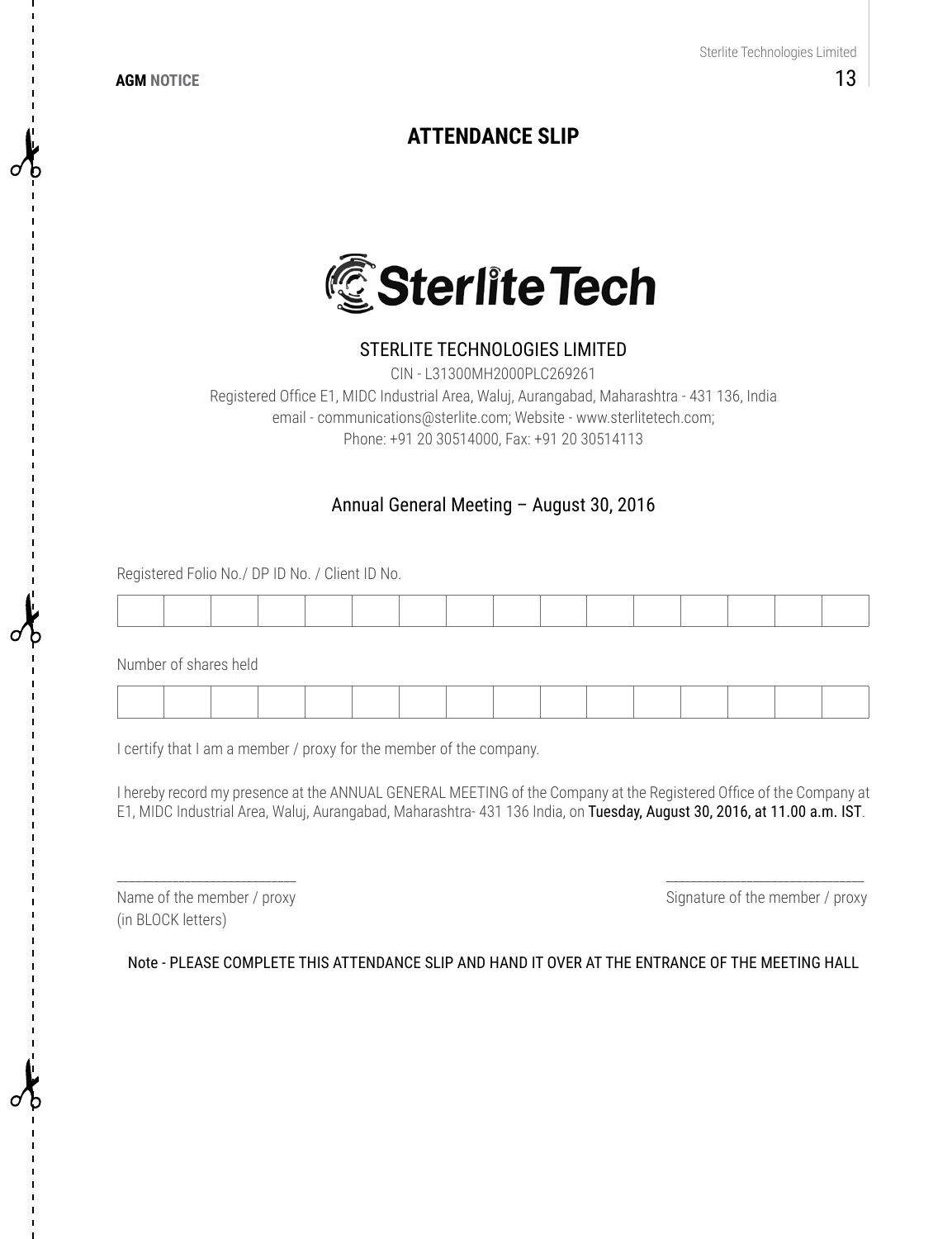## 14

# **PROXY FORM**

[Pursuant to Section 105(6) of the Companies Act, 2013 and Rule 19(3) of the Companies (Management and Administration) Rules, 2014]



# STERLITE TECHNOLOGIES LIMITED

CIN - L31300MH2000PLC269261 Registered Office E1, MIDC Industrial Area, Waluj, Aurangabad, Maharashtra - 431 136, India email - communications@sterlite.com; Website - www.sterlitetech.com; Phone: +91 20 30514000, Fax: +91 20 30514113

Name of the member(s)

Registered address:

E-mail Id:

Folio No. /Client ID:

DP ID:

\*I/We, being the member(s) of ..........................shares of the above named Company hereby appoint:

| 1. Name:<br>Address:<br>Email $ID:$<br>Signature: | and the control of the control of the control of the control of the control of the control of the control of the<br>the control of the control of the control of the control of the control of the control of the control of the control of the control of the control of the control of the control of the control of the control of the control<br><u>state and the state of the state of the state of the state of the state of the state of the state of the state of the state of the state of the state of the state of the state of the state of the state of the state of the</u> | or falling him |
|---------------------------------------------------|-------------------------------------------------------------------------------------------------------------------------------------------------------------------------------------------------------------------------------------------------------------------------------------------------------------------------------------------------------------------------------------------------------------------------------------------------------------------------------------------------------------------------------------------------------------------------------------------|----------------|
| 2 Name:<br>Address:<br>Email ID:<br>Signature:    | <u> 1989 - Johann John Stein, markin film ar yn y brenin y brenin y brenin y brenin y brenin y brenin y brenin y</u><br>and the control of the control of the control of the control of the control of the control of the control of the<br>the control of the control of the control of the control of the control of the control of                                                                                                                                                                                                                                                     |                |
| 3. Name:<br>Address:<br>Email ID:<br>Signature:   | and the control of the control of the control of the control of the control of the control of the control of the                                                                                                                                                                                                                                                                                                                                                                                                                                                                          |                |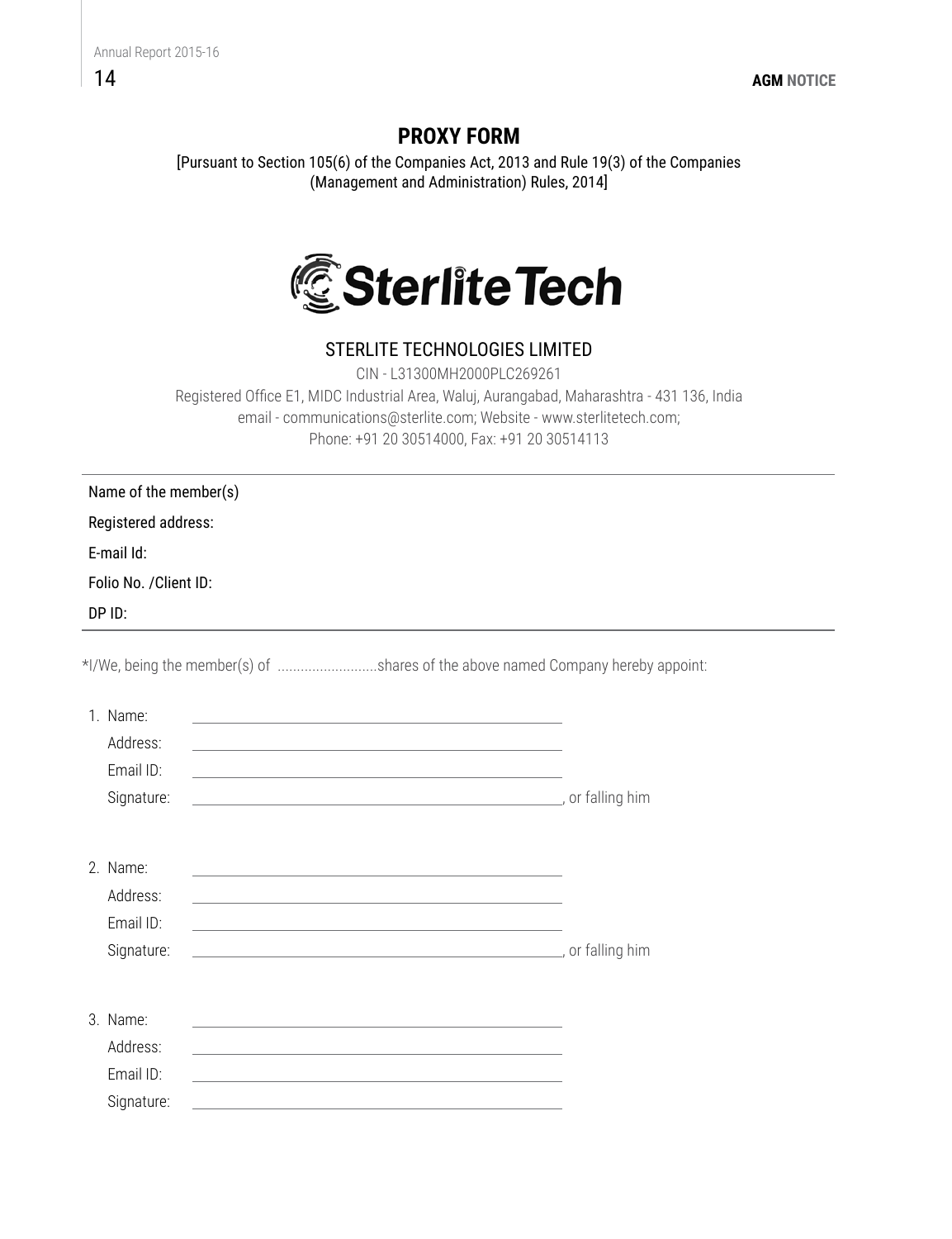as my / our proxy to attend and vote (on a poll) for me / us and on my / our behalf at the Annual General Meeting of the Company, to be held on Tuesday, August 30, 2016 at 11.00 a.m. IST at the Registered Office of the Company at E-1, MIDC Industrial Area, Waluj, Aurangabad, Maharashtra - 431 136, India and at any adjournment thereof in respect of such resolutions set out in the Notice convening the meeting, as are indicated below:

| Resolution<br>Number | Resolutions*                                                                                                                                                                                                                                                                                                                                                                                                          | For | Against |
|----------------------|-----------------------------------------------------------------------------------------------------------------------------------------------------------------------------------------------------------------------------------------------------------------------------------------------------------------------------------------------------------------------------------------------------------------------|-----|---------|
|                      | (a) To receive, consider and adopt the standalone financial statements of the Company<br>for the year ended March 31, 2016 and the reports of the Board of Directors and the<br>Auditors thereon.                                                                                                                                                                                                                     |     |         |
|                      | (b) To receive, consider and adopt the consolidated financial statements of the Company<br>for the Financial Year ended March 31, 2016 and the Report of the Auditors thereon.                                                                                                                                                                                                                                        |     |         |
| 2                    | Declaration of Dividend for the Financial Year ended March 31, 2016                                                                                                                                                                                                                                                                                                                                                   |     |         |
| 3                    | Appoint a director in place of Mr. Pratik Agarwal, who retires by rotation and being eligible,<br>offers himself for re-appointment                                                                                                                                                                                                                                                                                   |     |         |
| 4                    | To ratify the appointment of Statutory Auditors and to fix their remuneration                                                                                                                                                                                                                                                                                                                                         |     |         |
| 5                    | Approve the remuneration of the Cost Auditors                                                                                                                                                                                                                                                                                                                                                                         |     |         |
| 6                    | To offer or invite for subscription of Non-Convertible Debentures on private placement basis                                                                                                                                                                                                                                                                                                                          |     |         |
|                      | Raising of the funds through Qualified Institutional Placement (QIP)/ External Commercial<br>Borrowings (ECBs) with rights of conversion into Shares/ Foreign Currency Convertible<br>Bonds (FCCBs)/ American Depository Receipts (ADRs)/ Global Depository Receipts (GDRs)<br>/Optionally or Compulsorily Convertible Redeemable Preference Shares (OCPs/CCPs) etc.<br>pursuant to Section 62 of Companies Act, 2013 |     |         |

Signed this \_\_\_\_\_ day of \_\_\_\_\_\_\_\_\_\_\_\_\_, 2016

Signature of Shareholder Signature of Proxy Holder (s)

Affix revenue stamp of not less than  $\bar{x}$  0.15

#### Notes:

- 1. This form of proxy in order to be effective should be duly stamped, completed, signed and deposited at the registered office of the Company, not less than 48 hours before the commencement of the Meeting.
- 2. A Proxy need not be a member of the Company.
- 3. A person can act as a proxy on behalf of members not exceeding fifty and holding in the aggregate not more than 10% of the total share capital of the Company carrying voting rights. A member holding more than 10% of the total share capital of the Company carrying voting rights may appoint a single person as proxy and such person shall not act as a proxy for any other person or shareholder.
- 4. \*This is only optional. Please put 'X' in the appropriate column against the resolutions indicated in the Box. If you leave the 'For' or 'Against' column blank against any or all the resolutions, your Proxy will be entitled to vote in the manner as he/she thinks appropriate.
- 5. Appointing a proxy does not prevent a member from attending the meeting in person if he so wishes.
- 6. In the case of joint-holders, the signature of any one holder will be sufficient, but names of all the joint-holders should be stated.